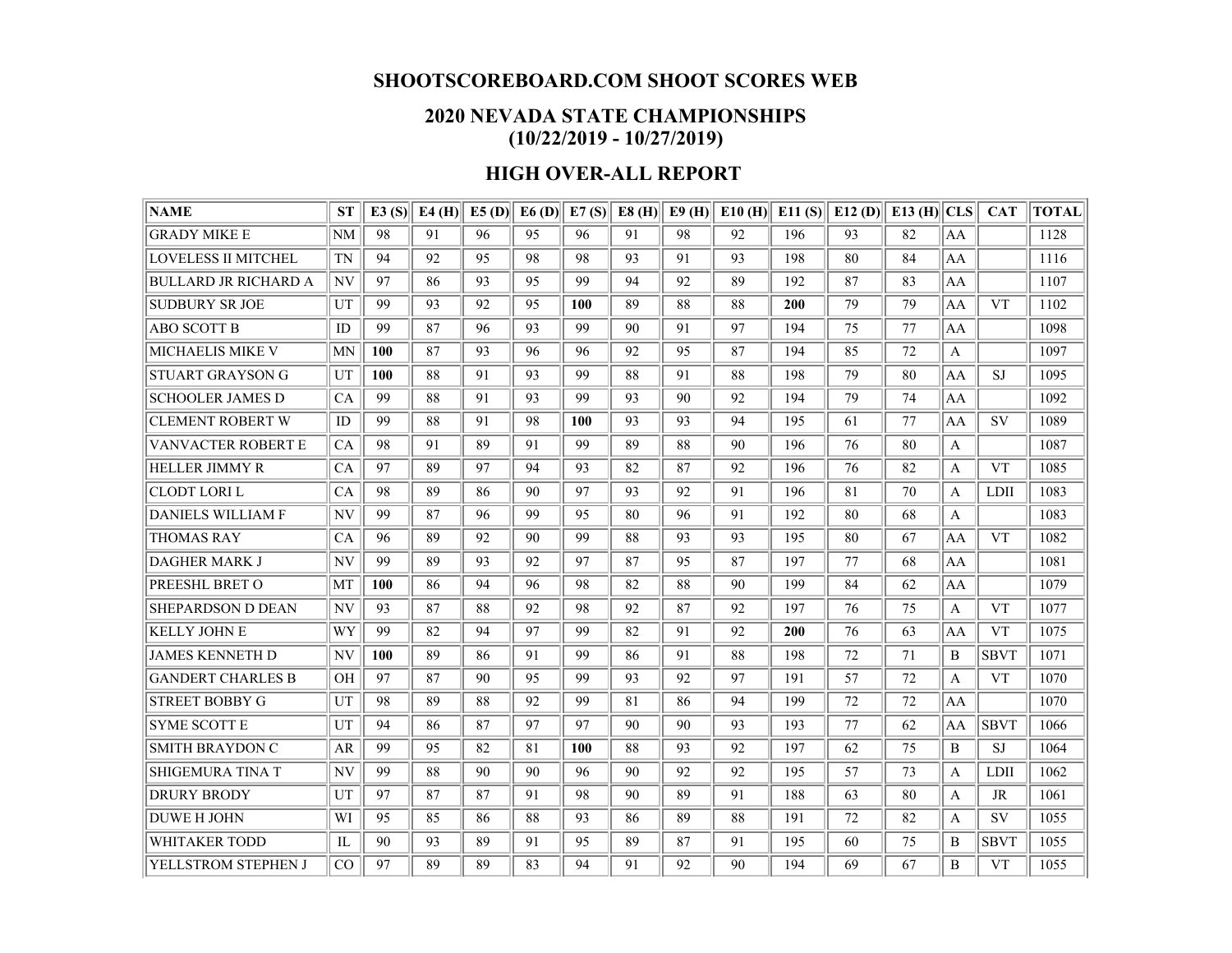| <b>SLIGER DAKOTA L</b>     | OK                       | 91  | 83 | 77     | 90 | 91         | 93 | 92 | 88 | 189 | 82 | 77 | B            | <b>SJ</b>   | 1053 |
|----------------------------|--------------------------|-----|----|--------|----|------------|----|----|----|-----|----|----|--------------|-------------|------|
| WHITE JEFFREY L            | NV                       | 97  | 79 | 88     | 82 | 95         | 83 | 90 | 94 | 192 | 79 | 73 | A            |             | 1052 |
| <b>SMITH STEVEN R</b>      | CA                       | 98  | 77 | 88     | 89 | 98         | 85 | 93 | 95 | 196 | 73 | 59 | AA           | <b>VT</b>   | 1051 |
| <b>CORRY DON R</b>         | UT                       | 99  | 84 | 89     | 84 | 96         | 88 | 89 | 94 | 196 | 66 | 65 | A            |             | 1050 |
| <b>WOMACK DAVID</b>        | CA                       | 100 | 77 | 94     | 98 | 99         | 83 | 90 | 96 | 199 | 62 | 52 | AA           | <b>VT</b>   | 1050 |
| HUGHES KYM L               | CA                       | 97  | 80 | 91     | 90 | 97         | 80 | 86 | 87 | 197 | 79 | 63 | AA           | LDI         | 1047 |
| <b>GILLUM LAWRENCE E</b>   | IL                       | 96  | 82 | 84     | 84 | 94         | 88 | 90 | 86 | 195 | 67 | 79 | A            | <b>SBVT</b> | 1045 |
| HEINTZ TRACY STEVEN        | CA                       | 97  | 79 | 90     | 96 | 97         | 87 | 92 | 90 | 195 | 58 | 64 | A            | <b>VT</b>   | 1045 |
| <b>BLACKHALL JOHN M</b>    | MT                       | 94  | 80 | 81     | 91 | 99         | 92 | 87 | 88 | 191 | 67 | 74 | B            |             | 1044 |
| WILLIAMS JEFF H            | WY                       | 89  | 87 | 88     | 83 | 94         | 84 | 94 | 87 | 188 | 72 | 75 | B            |             | 1041 |
| <b>SCHOOLER JUSTIN S</b>   | CA                       | 95  | 89 | 77     | 86 | 96         | 87 | 91 | 93 | 191 | 68 | 67 | A            |             | 1040 |
| <b>THOMAS DARVIN</b>       | AZ                       | 97  | 88 | 96     | 93 | 95         | 76 | 89 | 87 | 194 | 60 | 64 | A            | <b>VT</b>   | 1039 |
| <b>SWAIN DELTON W</b>      | NV                       | 93  | 90 | 84     | 89 | 91         | 83 | 88 | 86 | 186 | 67 | 81 | C            | <b>SV</b>   | 1038 |
| <b>JOHNSON BODIE R</b>     | WY                       | 97  | 73 | 82     | 92 | 91         | 72 | 90 | 90 | 196 | 81 | 72 | AA           |             | 1036 |
| EICHLER JR JAMES R         | CA                       | 98  | 82 | 86     | 89 | 96         | 81 | 89 | 92 | 194 | 68 | 60 | B            |             | 1035 |
| <b>TOMLIN BOB</b>          | WY                       | 94  | 82 | 86     | 90 | 98         | 85 | 88 | 82 | 195 | 62 | 71 | A            | <b>SBVT</b> | 1033 |
| <b>SUDBURY JUSTICE</b>     | UT                       | 97  | 79 | 78     | 81 | <b>100</b> | 88 | 91 | 91 | 189 | 68 | 70 | A            | <b>JR</b>   | 1032 |
| WHITE JOHN C               | PA                       | 96  | 86 | 84     | 84 | 95         | 81 | 94 | 96 | 194 | 52 | 67 | A            |             | 1029 |
| <b>SCHWARTZMAN JERRY W</b> | WA                       | 92  | 80 | 82     | 91 | 94         | 90 | 91 | 84 | 184 | 67 | 66 | B            | <b>SBVT</b> | 1021 |
| <b>DUITSMAN EDWARD E</b>   | CA                       | 92  | 64 | 91     | 93 | 94         | 84 | 72 | 95 | 197 | 66 | 69 | B            |             | 1017 |
| HASTINGS WALT V            | CA                       | 94  | 86 | 82     | 94 | 95         | 85 | 91 | 85 | 195 | 60 | 47 | B            | <b>VT</b>   | 1014 |
| <b>JONES DARRELL T</b>     | WY                       | 96  | 71 | 77     | 89 | 97         | 82 | 81 | 85 | 197 | 67 | 71 | AA           | <b>SBVT</b> | 1013 |
| SONGPHANICH SUKIT          | NV                       | 97  | 75 | 80     | 82 | 96         | 85 | 86 | 89 | 192 | 70 | 61 | B            |             | 1013 |
| <b>CLAWSON ROBERT L</b>    | NV                       | 93  | 77 | 82     | 93 | 94         | 77 | 93 | 88 | 185 | 63 | 63 | A            | <b>SV</b>   | 1008 |
| <b>NEISS LYLE G</b>        | MT                       | 96  | 85 | 88     | 87 | 95         | 90 | 84 | 73 | 193 | 55 | 60 | B            | <b>SBVT</b> | 1006 |
| <b>AKIONA SIDNEY J</b>     | H                        | 90  | 78 | 90     | 93 | 94         | 75 | 85 | 85 | 188 | 73 | 53 | B            | <b>SBVT</b> | 1004 |
| <b>GARRIGUS JACKIE L</b>   | MT                       | 93  | 76 | 88     | 92 | 92         | 80 | 83 | 85 | 193 | 63 | 58 | A            | LDII        | 1003 |
| <b>SANDBORG BILL</b>       | CA                       | 96  | 88 | 77     | 85 | 90         | 81 | 81 | 80 | 183 | 75 | 62 | B            | <b>SBVT</b> | 998  |
| ROBERTS RUSSELL            | NV                       | 97  | 76 | 85     | 86 | 96         | 80 | 80 | 82 | 188 | 63 | 59 | A            | <b>SBVT</b> | 992  |
| ADAMS RICHARD E            | NV                       | 98  | 71 | 81     | 81 | 94         | 82 | 92 | 85 | 190 | 55 | 61 | B            | <b>SBVT</b> | 990  |
| <b>WAGNER JACK A</b>       | MI                       | 97  | 69 | 84     | 94 | 98         | 78 | 87 | 92 | 190 | 56 | 45 | A            | <b>VT</b>   | 990  |
| <b>HARDMAN JOHN</b>        | $\mathbf{A}\mathbf{Z}$   | 96  | 77 | 80     | 85 | 94         | 83 | 83 | 82 | 189 | 53 | 65 | C            |             | 987  |
| <b>ROBINSON JULIE A</b>    | CA                       | 92  | 77 | 76     | 87 | 89         | 82 | 86 | 81 | 178 | 62 | 66 | B            | <b>LDII</b> | 976  |
| <b>ANIYA WARREN M</b>      | H                        | 96  | 82 | 81     | 86 | 97         | 84 | 88 | 86 | 193 | 37 | 45 | B            | SV          | 975  |
| <b>SCHIAVO SALVATORE G</b> | $\ensuremath{\text{NY}}$ | 94  | 92 | 91     |    | 91         | 92 | 90 | 94 | 195 | 71 | 65 | B            |             | 975  |
| <b>SCHULTZ DAVE H</b>      | MI                       | 95  | 68 | $81\,$ | 84 | 88         | 69 | 81 | 84 | 184 | 68 | 73 | $\, {\bf B}$ | SV          | 975  |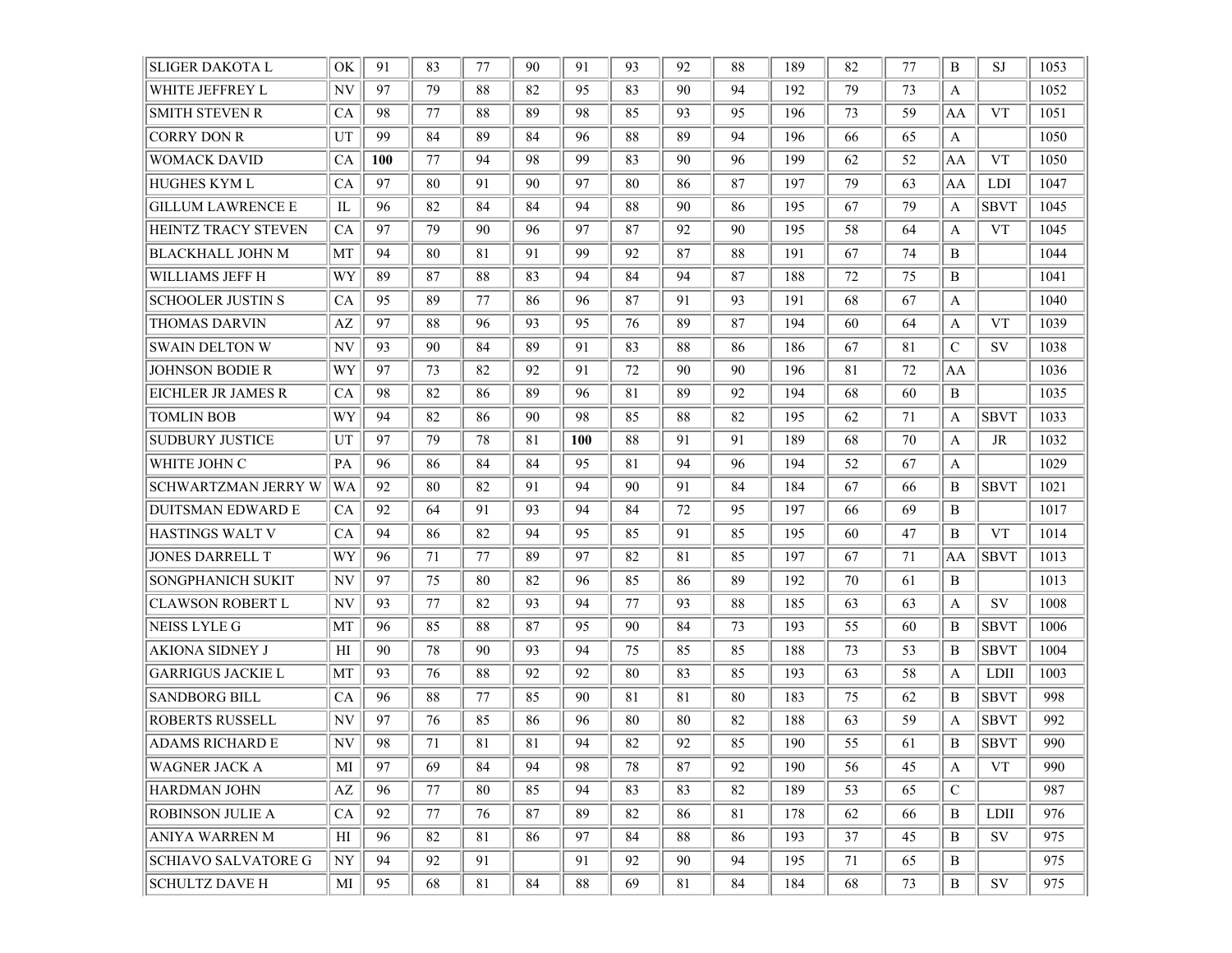| <b>MARTIN LYNN E</b>    | NV        | 89         | 74 | 90 | 90 | 88 | 79 | 88 | 79 | 173 | 53 | 68 | B             | LDII        | 971 |
|-------------------------|-----------|------------|----|----|----|----|----|----|----|-----|----|----|---------------|-------------|-----|
| <b>BROOK TOBY</b>       | HI        | 89         | 77 | 74 | 81 | 81 | 82 | 84 | 89 | 171 | 63 | 79 | D             |             | 970 |
| <b>SMITH LAWRENCE S</b> | NV        | 93         | 84 | 74 | 80 | 73 | 77 | 84 | 87 | 185 | 55 | 72 | C             | SV          | 964 |
| <b>BROSTEN JERRY</b>    | MT        | 94         | 76 | 83 | 92 | 96 | 73 | 83 | 86 | 185 | 32 | 57 | B             | <b>VT</b>   | 957 |
| <b>FESTER THOMAS</b>    | IL        | 98         | 87 |    | 80 | 93 | 84 | 95 | 95 | 198 | 65 | 59 | A             |             | 954 |
| HARMS JERRY E           | NV        | 97         | 81 |    | 92 | 97 | 81 | 91 | 84 | 196 | 68 | 64 | A             | <b>SV</b>   | 951 |
| PEYTON ART F            | AВ        | <b>100</b> | 91 | 94 | 93 | 98 | 84 | 92 | 95 | 196 |    |    | AA            | <b>VT</b>   | 943 |
| WESTFALL KADEN          | CO        | 96         | 84 | 85 | 88 | 96 | 80 | 94 | 92 | 189 | 35 |    | A             | JR          | 939 |
| BICKLE CHARLES H        | IL        | 97         | 88 | 92 | 94 | 94 | 93 | 94 | 92 | 192 |    |    | AA            | SV          | 936 |
| BROWN JAMAAL C          | MD        | 99         | 69 | 94 | 92 | 98 | 66 | 78 | 91 | 192 | 52 |    | AA            |             | 931 |
| HOLDEN GREG E           | AZ        | 99         | 86 | 95 | 91 | 98 | 84 | 92 | 91 | 194 |    |    | AA            | <b>VT</b>   | 930 |
| <b>SHARP JAMES R</b>    | AZ        | 99         | 86 | 93 | 96 | 96 | 84 | 90 | 89 | 195 |    |    | A             | SV          | 928 |
| PROCKISH DAN J          | NV        | 99         | 73 | 84 | 89 | 94 | 74 | 63 | 62 | 181 | 65 | 43 | A             | <b>SV</b>   | 927 |
| <b>RACKLEY DON J</b>    | <b>TX</b> | 99         | 75 | 94 | 96 | 99 | 90 | 87 | 94 | 191 |    |    | AA            | <b>SBVT</b> | 925 |
| WILLOUGHBY ANN          | CO        | 89         | 60 | 81 | 75 | 93 | 71 | 82 | 87 | 183 | 52 | 49 | $\mathcal{C}$ | LDII        | 922 |
| <b>ROSS WESTON T</b>    | NV        | 96         | 80 | 82 | 81 | 93 | 79 |    | 88 | 193 | 60 | 64 | A             | <b>VT</b>   | 916 |
| HENDERSON JOE H         | AZ        | 98         | 81 | 91 | 92 | 97 | 83 | 87 | 91 | 195 |    |    | AA            | <b>SV</b>   | 915 |
| DAGUE FRED W            | WV        | 97         | 69 | 88 | 92 | 99 | 90 | 92 | 89 | 197 |    |    | AA            | <b>SBVT</b> | 913 |
| DESPAIN BRETT B         | UT        | 98         | 82 | 95 | 97 | 97 | 82 | 86 | 85 | 191 |    |    | AA            | <b>SBVT</b> | 913 |
| WACHTEL W ANDREW        | AZ        | 87         | 81 | 72 | 81 | 77 | 69 | 77 | 79 | 169 | 49 | 72 | C             | <b>SBVT</b> | 913 |
| PETERSON CURTIS         | <b>MN</b> | 96         | 74 | 95 | 93 | 99 | 84 | 92 | 89 | 190 |    |    | A             | <b>VT</b>   | 912 |
| THOMPSON WAYNE A        | AZ        | <b>100</b> | 89 | 87 | 91 | 96 | 79 | 92 | 85 | 192 |    |    | A             | SV          | 911 |
| COPSEY JIM              | AZ        | 95         | 75 | 94 | 92 | 98 | 85 | 89 | 88 | 193 |    |    | AA            | <b>VT</b>   | 909 |
| <b>SORLIE LYNN D</b>    | MT        | 94         | 89 | 93 | 86 | 98 | 81 | 90 | 86 | 191 |    |    | A             |             | 908 |
| BROWN LONNY D           | <b>OR</b> | 95         | 84 | 83 | 93 | 90 | 81 | 91 | 89 | 198 |    |    | B             | <b>SV</b>   | 904 |
| PORTZ ED J              | <b>OR</b> | 96         | 71 | 74 | 79 | 92 | 74 | 87 | 87 | 185 | 59 |    | B             | <b>SV</b>   | 904 |
| <b>HUGHES HOWARD G</b>  | NV        | 92         | 83 | 80 | 88 | 81 |    | 88 | 87 | 188 | 51 | 65 | B             | <b>SV</b>   | 903 |
| <b>LONG CHARLES W</b>   | TX        | 97         | 83 | 91 | 92 | 99 | 84 | 79 | 82 | 193 |    |    | AA            | SV          | 900 |
| PATTI LLOYD J           | NY        | 97         | 91 | 74 |    | 95 | 93 | 94 | 91 | 192 |    | 73 | C             |             | 900 |
| <b>JORGENSEN GLEN A</b> | <b>SD</b> | 96         | 86 | 90 | 91 | 97 | 80 | 90 | 85 | 183 |    |    | B             |             | 898 |
| EPP GAEL D              | UT        | 100        | 78 | 95 | 91 | 95 | 72 | 85 | 80 | 198 |    |    | A             | SV          | 894 |
| LARKIN VICKIE L         | CA        | 99         | 69 | 84 | 94 | 96 | 84 | 86 | 87 | 193 |    |    | A             | LDII        | 892 |
| <b>OLSON ERIC</b>       | WA        | 96         | 46 | 85 | 91 | 97 | 58 | 81 | 79 | 182 | 59 |    | A             | <b>VT</b>   | 874 |
| EFFINGER IRVIN F        | $\rm CO$  | 90         | 70 | 81 | 86 | 96 | 77 | 86 | 87 | 198 |    |    | AA            | <b>VT</b>   | 871 |
| <b>SCHULTZ FRED C</b>   | NV        | 90         | 79 | 84 | 83 | 91 | 86 | 86 | 84 | 187 |    |    | C             | <b>VT</b>   | 870 |
| HANLEY JOE E            | N V       | 92         | 74 | 84 | 80 | 97 | 84 | 83 | 78 | 195 |    |    | A             |             | 867 |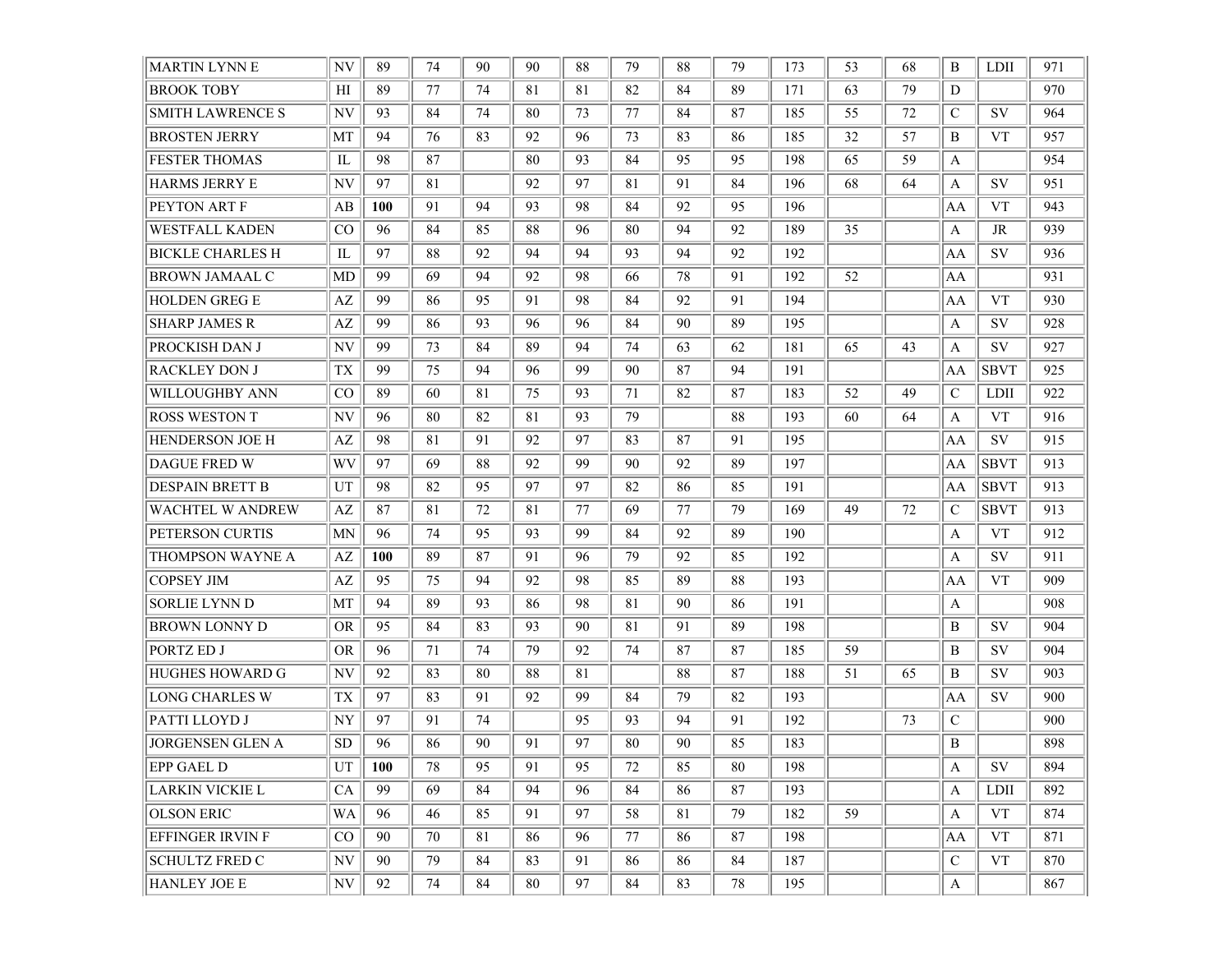| <b>VOGEL DANIEL J</b>     | MT        | 92 | 74 | 91 | 92 | 100 | 75 | 77 | 74 | 181 |    |    | AA            | <b>VT</b>   | 856 |
|---------------------------|-----------|----|----|----|----|-----|----|----|----|-----|----|----|---------------|-------------|-----|
| PEYTON DIANE R            | AB        | 95 | 71 | 75 | 77 | 96  | 87 | 89 | 79 | 169 |    |    | D             | <b>LDII</b> | 838 |
| <b>TALBOT CRAIG F</b>     | WA        |    | 84 | 81 |    | 82  | 82 | 79 | 96 | 179 | 63 | 79 |               |             | 825 |
| <b>BUNCH CHARLES L</b>    | FL        | 89 | 75 | 67 | 61 | 87  | 88 | 83 | 87 | 183 |    |    | $\mathcal{C}$ | <b>SV</b>   | 820 |
| ARCHIBALD DONALD B        | AZ        | 97 | 86 | 81 | 84 | 97  |    | 89 | 93 | 189 |    |    | A             | <b>VT</b>   | 816 |
| <b>GRADY KIM C</b>        | NM        |    | 74 |    | 77 | 92  | 83 | 87 | 90 | 190 | 57 | 54 |               |             | 804 |
| PATTERSON DAVID L         | MT        | 97 | 86 | 78 |    | 91  | 83 | 90 | 86 | 191 |    |    | $\, {\bf B}$  |             | 802 |
| WINKEL DR LAURA W         | <b>WA</b> |    |    |    | 92 | 98  | 92 | 85 | 83 | 195 | 75 | 77 |               |             | 797 |
| OSBORN JOHN G             | MI        | 96 | 80 |    |    | 99  | 85 | 87 | 90 | 193 |    | 65 | A             |             | 795 |
| <b>EVAL JACOB E</b>       | NV        | 98 | 63 |    | 97 | 98  | 80 |    | 86 | 198 | 68 |    | AA            | <b>JRG</b>  | 788 |
| <b>ADAMS MARY ELLEN</b>   | NV        | 80 | 80 | 58 | 66 | 88  | 62 | 47 | 59 | 152 | 51 | 43 | D             | <b>LDII</b> | 786 |
| <b>TAYLOR DAVID G</b>     | UT        | 94 | 68 | 84 | 78 | 87  | 58 | 65 | 80 | 170 |    |    | A             |             | 784 |
| <b>SLINKER JON J</b>      | <b>CA</b> |    |    |    | 88 | 96  | 85 | 90 | 85 | 192 | 66 | 74 |               |             | 776 |
| <b>UPTON JR JAMES M</b>   | NV        |    |    |    | 88 | 95  | 92 | 89 | 86 | 189 | 64 | 64 |               |             | 767 |
| <b>IDEEN KIMBERLY K</b>   | WY        |    |    |    | 88 | 92  | 81 | 87 | 91 | 191 | 63 | 73 |               |             | 766 |
| <b>MCGARR RONALD P</b>    | CA        |    |    |    | 96 | 95  | 78 | 89 | 84 | 197 | 74 | 53 |               |             | 766 |
| <b>LARSEN PATRICK W</b>   | FL        |    |    |    | 86 | 99  | 75 | 92 | 87 | 194 | 61 | 71 |               |             | 765 |
| PAPPAS JACOB J            | MA        |    |    |    | 88 | 97  | 69 | 84 | 90 | 196 | 80 | 58 |               |             | 762 |
| <b>BOUAYACH HADI</b>      | <b>CA</b> |    |    |    | 82 | 98  | 86 | 81 | 87 | 188 | 61 | 77 |               |             | 760 |
| <b>ADJIAN GREG</b>        | CA        |    |    |    | 84 | 97  | 85 | 86 | 89 | 194 | 62 | 56 |               |             | 753 |
| AZZI JULES                | <b>CA</b> |    |    |    | 88 | 88  | 84 | 80 | 83 | 186 | 67 | 68 |               |             | 744 |
| MCQUADE JOHN              | IL        | 97 | 86 |    |    | 94  | 91 | 91 | 90 | 195 |    |    | AA            |             | 744 |
| <b>DEAN JR ROBERT B</b>   | <b>OH</b> | 97 | 88 |    | 87 | 97  |    | 90 | 92 | 190 |    |    | $\mathbf{A}$  |             | 741 |
| <b>SACHAU KURT</b>        | CA        | 92 | 92 |    |    | 89  | 91 | 89 | 89 | 191 |    |    | A             | <b>SV</b>   | 733 |
| <b>KAFFAR TIMOTHY J</b>   | ND        | 98 | 84 |    |    | 97  | 84 | 83 | 93 | 189 |    |    | A             | <b>SBVT</b> | 728 |
| <b>SCOTT TIMOTHY W</b>    | WY        | 63 | 60 | 43 | 70 | 68  | 51 | 52 | 57 | 147 | 52 | 62 | B             |             | 725 |
| OTTESEN STEVE M           | UT        |    |    |    |    | -99 | 92 | 86 | 94 | 196 | 85 | 69 |               |             | 721 |
| <b>IDEEN DANA R</b>       | WY        |    |    |    | 74 | 92  | 85 | 76 | 78 | 172 | 60 | 77 |               |             | 714 |
| <b>BERRIER RONALD E</b>   | OН        | 97 | 83 |    |    | 96  | 80 | 90 | 86 | 181 |    |    | $\mathcal{C}$ | <b>SV</b>   | 713 |
| <b>FLAYDERMAN RUTH</b>    | FL        | 84 | 75 |    | 84 | 89  | 74 | 84 | 72 | 147 |    |    | $\mathcal{C}$ | <b>LDII</b> | 709 |
| <b>SMITH EDWIN K</b>      | WY        | 93 | 82 |    |    | 97  | 72 | 80 | 91 | 194 |    |    | B             | SV          | 709 |
| <b>SISSANO JOE</b>        | NJ        | 98 | 81 |    |    | 90  | 78 | 89 | 84 | 188 |    |    | A             | SV          | 708 |
| <b>BROOK TISH</b>         | H         | 72 | 68 | 68 | 36 | 29  | 52 | 56 | 67 | 147 | 45 | 52 | D             | <b>LDI</b>  | 692 |
| <b>DIGESUALDO NICK P</b>  | CO        | 91 | 80 | 87 | 84 | 91  | 88 | 81 | 89 |     |    |    | A             | <b>SBVT</b> | 691 |
| <b>DIGESUALDO SANDY D</b> | $\rm CO$  | 95 | 73 | 87 | 85 | 95  | 81 | 86 | 88 |     |    |    | B             | <b>LDII</b> | 690 |
| HUTCHINGS KENNETH L       | UT        |    |    |    | 78 | 94  | 85 | 81 | 87 | 174 | 68 |    |               |             | 667 |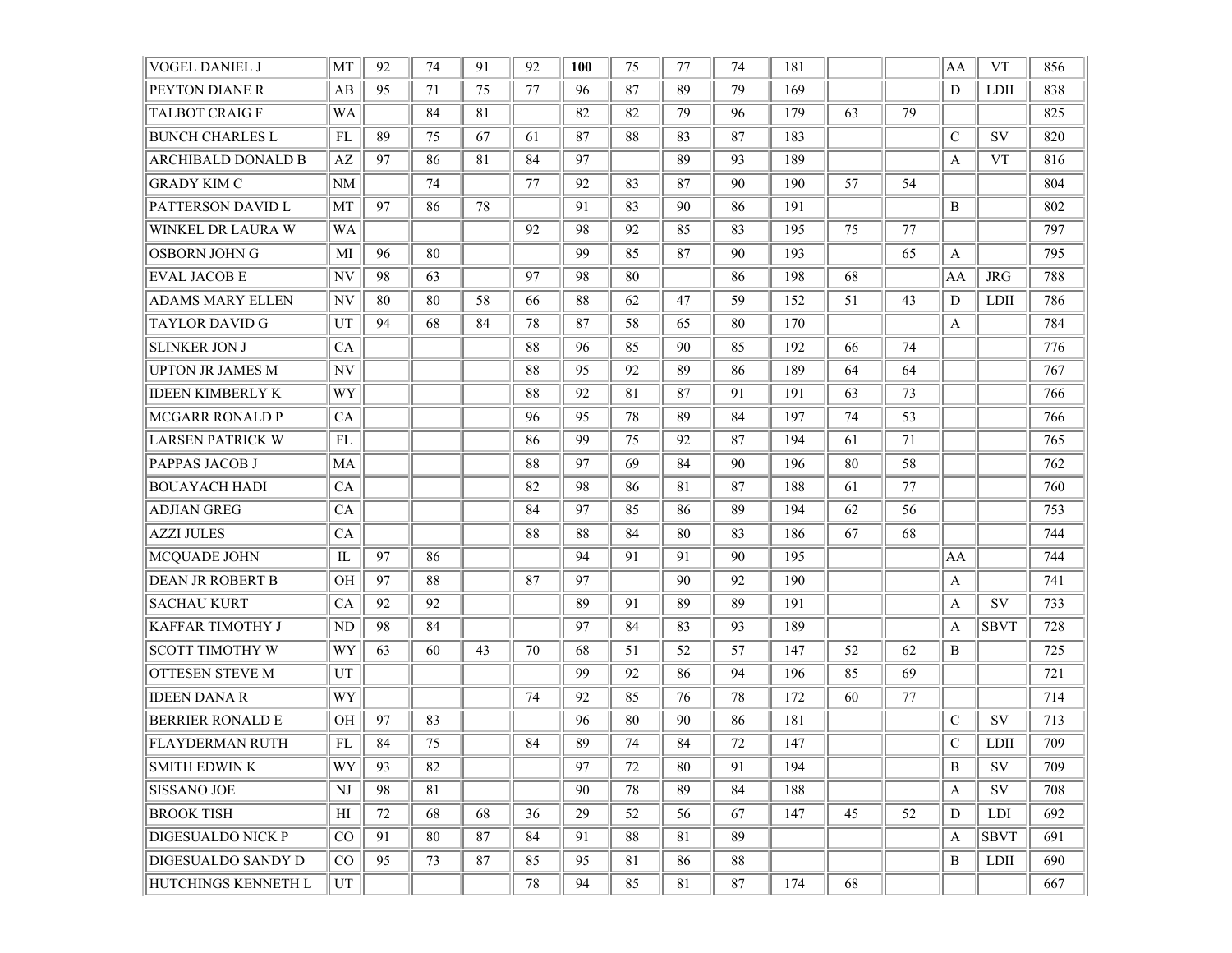| <b>KEIM PAULA M</b>       | FL                       | 73  | 67 |    | 67 | 77 | 73 | 76 | 74 | 158 |    |    | D  | <b>LDII</b> | 665 |
|---------------------------|--------------------------|-----|----|----|----|----|----|----|----|-----|----|----|----|-------------|-----|
| NUTT GREG L               | IL                       | 85  | 74 |    |    | 87 | 73 | 59 | 62 | 170 |    | 51 | B  |             | 661 |
| <b>EBSEN STEVE M</b>      | WI                       | 99  | 88 | 83 | 98 | 98 | 92 | 96 |    |     |    |    | AA | <b>SBVT</b> | 654 |
| <b>KNOX BILL</b>          | $\ensuremath{\text{NV}}$ |     |    |    | 90 | 91 |    | 85 | 84 | 186 | 59 | 57 |    |             | 652 |
| <b>JACKSON CHARLES W</b>  | WV                       |     |    |    | 92 | 96 | 85 | 90 | 87 | 196 |    |    |    |             | 646 |
| <b>ROBB TIM</b>           | $\mathbf{A}\mathbf{Z}$   | 100 | 63 | 91 |    |    |    | 97 | 93 | 194 |    |    | AA | <b>VT</b>   | 638 |
| DEAN SARA M               | OH                       |     |    |    | 85 | 92 | 79 | 91 | 90 | 191 |    |    |    |             | 628 |
| <b>ELLIOTT ETHAN L</b>    | $\ensuremath{\text{NV}}$ |     |    |    | 79 | 90 | 70 | 79 | 86 | 185 | 32 |    |    |             | 621 |
| <b>TESKER RICHARD</b>     | WI                       |     |    |    | 81 | 96 | 92 | 81 | 83 | 185 |    |    |    |             | 618 |
| HURST SETH E              | $\ensuremath{\text{NV}}$ |     |    |    |    | 89 |    | 89 | 92 | 193 | 67 | 70 |    |             | 600 |
| PIERSON MITCHELL A        | NE                       |     |    |    |    |    | 81 | 92 | 87 | 199 | 74 | 67 |    |             | 600 |
| <b>BLAKE RICK</b>         | MT                       | 83  | 61 |    |    | 81 | 64 | 64 | 66 | 162 |    |    | D  |             | 581 |
| HILTON MIKE J             | UT                       |     |    |    |    | 96 | 61 | 79 | 57 | 179 | 64 | 42 |    |             | 578 |
| <b>DILLARD JOE E</b>      | CA                       | 98  | 74 | 71 | 77 | 94 | 73 | 86 |    |     |    |    | D  | SV          | 573 |
| TUTTLE LYNETTE            | UT                       |     |    |    | 88 | 90 | 54 | 80 | 78 | 183 |    |    |    |             | 573 |
| <b>ERWIN KEVIN P</b>      | CA                       |     |    |    | 77 | 91 | 77 | 68 | 75 | 181 |    |    |    |             | 569 |
| PALMER TERRY D            | IA                       | 100 | 87 |    |    |    |    | 89 | 94 | 199 |    |    | AA | <b>SBVT</b> | 569 |
| <b>GOOCH MICHAEL E</b>    | IN                       | 97  | 85 |    |    |    |    | 92 | 94 | 195 |    |    | A  |             | 563 |
| <b>LAMPING RON D</b>      | IN                       | 96  | 86 |    |    |    |    | 96 | 92 | 192 |    |    | B  |             | 562 |
| DOLLAR JOHNNY H           | <b>OR</b>                | 97  | 88 |    |    |    |    | 91 | 96 | 188 |    |    | A  |             | 560 |
| HUNN MICHAEL T            | CA                       |     |    | 98 | 94 | 98 | 86 | 90 | 94 |     |    |    |    |             | 560 |
| TARAKCHIAN MINAS          | CA                       |     |    |    |    | 80 | 79 | 85 | 81 | 163 |    | 69 |    |             | 557 |
| VASQUEZ PHILIP R          | AZ                       | 90  | 85 |    | 92 | 92 |    |    |    | 191 |    |    | A  | SV          | 550 |
| JOHNSON JR SAMUEL G       | $\ensuremath{\text{NV}}$ |     |    |    | 82 |    |    | 76 | 87 | 192 | 54 | 58 |    |             | 549 |
| <b>FORD SAMUEL E</b>      | NV                       | 97  | 76 |    | 86 | 93 |    |    |    | 189 |    |    | A  | SV          | 541 |
| <b>DELONG TODD</b>        | $\ensuremath{\text{NV}}$ |     |    |    |    |    |    | 94 | 90 | 194 | 81 | 73 |    |             | 532 |
| LINDAHL CHUCK O           | CA                       |     |    |    |    |    | 83 | 92 | 87 | 179 |    | 80 |    |             | 521 |
| <b>ERNST MATT</b>         | $\ensuremath{\text{NV}}$ |     |    |    |    |    |    | 91 | 92 | 192 | 69 | 76 |    |             | 520 |
| <b>HENSLEY GARRETT</b>    | AR                       |     |    |    |    |    |    | 93 | 94 | 180 | 73 | 80 |    |             | 520 |
| <b>BACHENBERG GARY L</b>  | CA                       |     | 80 | 79 | 83 | 97 |    | 93 | 86 |     |    |    |    |             | 518 |
| <b>RIDGE JACOB R</b>      | CA                       |     |    |    |    |    |    | 86 | 89 | 185 | 70 | 81 |    |             | 511 |
| <b>COLLINS SHANE Z</b>    | $\ensuremath{\text{NV}}$ |     |    |    |    |    |    | 93 | 89 | 191 | 56 | 74 |    |             | 503 |
| <b>GOEN DARRELL</b>       | AZ                       |     |    |    |    |    |    | 86 | 81 | 186 | 80 | 70 |    |             | 503 |
| <b>KEITH DENNIS L</b>     | $\mathbf{A}\mathbf{Z}$   | 82  | 76 |    | 82 | 88 |    | 87 | 86 |     |    |    | D  | <b>SBVT</b> | 501 |
| <b>SAUNDERS TODD A</b>    | CA                       |     |    |    |    |    |    | 85 | 84 | 191 | 78 | 63 |    |             | 501 |
| <b>SHEPARDSON LINDA J</b> | N V                      |     |    |    | 69 | 82 | 79 |    |    | 175 | 51 | 35 |    |             | 491 |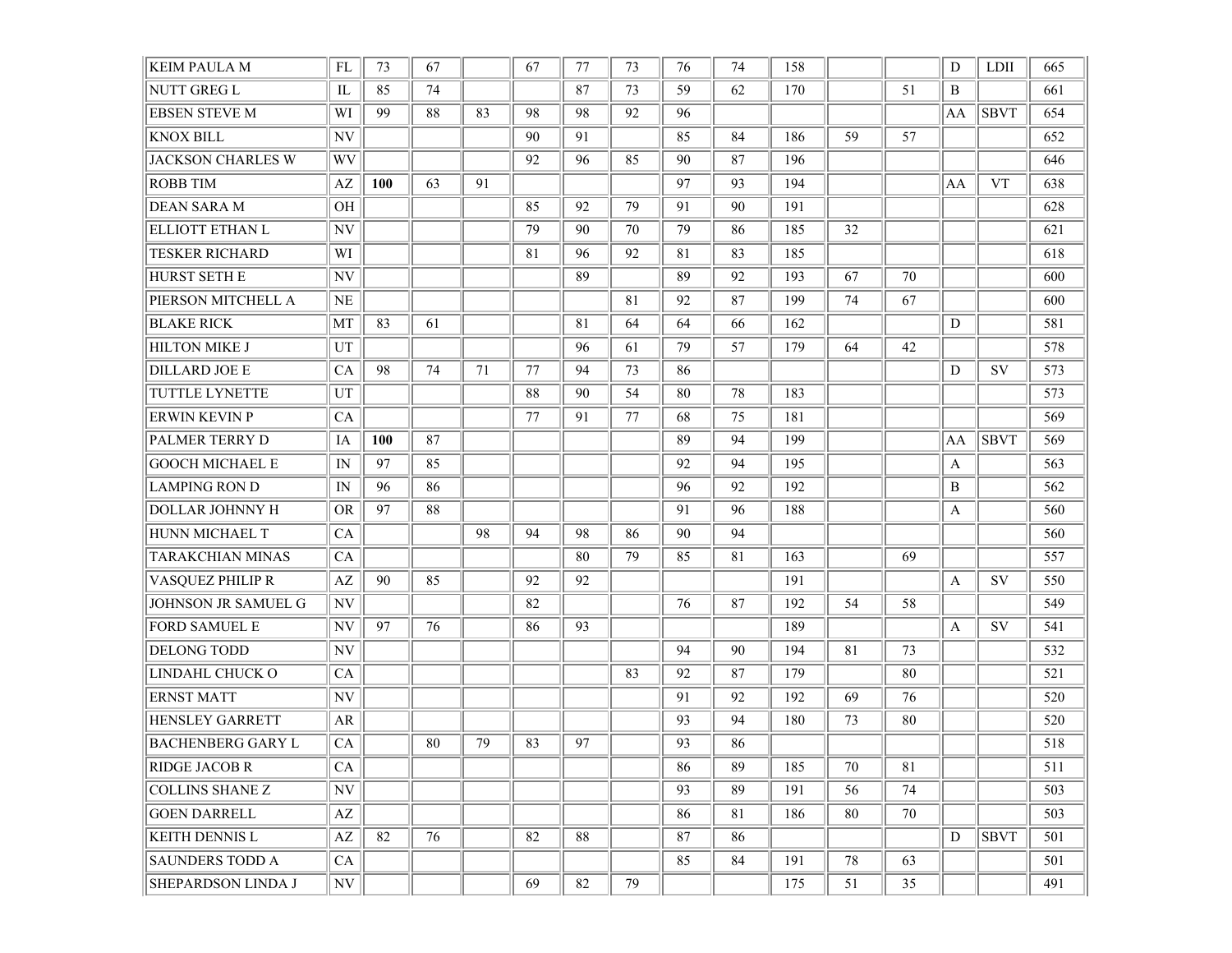| <b>HOLCOMB JOE</b>        | $\rm CO$                 |    |    |    |    |    |    | 82 | 84 | 196        | 56 | 70 |               |             | 488 |
|---------------------------|--------------------------|----|----|----|----|----|----|----|----|------------|----|----|---------------|-------------|-----|
| <b>CHURCH BRIAN D</b>     | $\rm CO$                 |    |    |    |    |    |    | 87 | 89 | 187        | 64 | 58 |               |             | 485 |
| <b>GASAWAY GARY E</b>     | WA                       | 89 | 67 |    | 56 | 89 |    |    |    | 184        |    |    | $\mathcal{C}$ |             | 485 |
| <b>RAPOZA JR ROBERT P</b> | HІ                       | 85 | 63 |    |    |    |    | 82 | 77 | 176        |    |    | $\mathcal{C}$ | <b>SV</b>   | 483 |
| <b>CROOK REX</b>          | NM                       |    |    |    |    |    |    | 90 | 85 | 191        | 58 | 58 |               |             | 482 |
| <b>MARILUCH TAMMY</b>     | NV                       |    |    |    |    |    |    | 86 | 86 | 188        | 59 | 56 |               |             | 475 |
| PUTMAN DARRYL A           | NV                       |    |    |    |    |    |    | 84 | 82 | 191        | 57 | 60 |               |             | 474 |
| <b>LEWIS JEFFREY M</b>    | NV                       |    |    |    |    |    |    | 76 | 80 | 175        | 68 | 72 |               |             | 471 |
| <b>FOLCHI DARYL E</b>     | CA                       |    |    |    |    |    |    | 82 | 73 | 193        | 65 | 54 |               |             | 467 |
| <b>CONNON FERGUS</b>      | NV                       | 96 | 80 |    |    | 94 |    |    |    | 192        |    |    | A             | <b>SBVT</b> | 462 |
| PIZINGER NATHANIAL D      | AZ                       |    |    |    |    |    |    | 87 | 82 | 174        | 43 | 76 |               |             | 462 |
| LEWIS DONNETTE K          | NV                       |    |    |    |    |    |    | 77 | 88 | 178        | 44 | 72 |               |             | 459 |
| <b>ERNST THAINE</b>       | NV                       |    |    |    |    |    |    | 84 | 79 | 171        | 59 | 65 |               |             | 458 |
| <b>CLODT RICHIE G</b>     | CA                       |    | 96 |    |    |    | 86 | 94 | 97 |            |    | 83 |               |             | 456 |
| <b>ROSEN LEWIS S</b>      | CA                       | 95 | 85 |    |    | 92 |    | 95 | 83 |            |    |    | A             | SV          | 450 |
| <b>DAME BRUCE</b>         | UT                       | 97 | 80 | 81 |    |    |    | 95 | 94 |            |    |    | B             |             | 447 |
| <b>ROMEO CARMINE N</b>    | NV                       |    |    |    |    |    |    | 93 | 93 | 190        |    | 67 |               |             | 443 |
| <b>FULLERTON WAYNE</b>    | MO                       |    |    |    |    |    |    | 86 | 90 | 186        |    | 79 |               |             | 441 |
| <b>SEYMORE HUNTER</b>     | CA                       |    |    |    |    |    |    | 83 | 86 | 199        | 71 |    |               |             | 439 |
| <b>JOHNSON WARREN W</b>   | WY                       |    |    |    |    |    |    |    | 89 | 192        | 73 | 82 |               |             | 436 |
| SWEANY JR DELBERT A       | CA                       | 95 | 85 |    |    |    | 86 | 82 | 79 |            |    |    | D             | SV          | 427 |
| PIZINGER WYATT J          | AZ                       |    |    |    |    |    |    | 78 | 88 | 163        | 37 | 56 |               |             | 422 |
| <b>FINOCHIO DAN N</b>     | CO                       |    |    |    |    |    |    |    | 88 | 197        | 65 | 70 |               |             | 420 |
| <b>JOHNSON GARY L</b>     | AZ                       |    |    |    |    |    |    | 85 | 87 | 192        |    | 56 |               |             | 420 |
| <b>TALBOT DANNY</b>       | NV                       |    | 83 |    |    |    | 91 |    | 87 |            | 81 | 73 |               |             | 415 |
| <b>ALFORD AL A</b>        | ID                       |    |    |    |    |    |    | 83 | 83 | 184        |    | 62 |               |             | 412 |
| MECHAM BLADE V            | UT                       |    |    |    |    |    |    |    | 86 | 194        | 64 | 63 |               |             | 407 |
| <b>CZESHINSKI COLE M</b>  | CA                       |    |    |    |    |    |    | 90 | 82 | 172        | 44 | 18 |               |             | 406 |
| <b>DELFANTE TRACY L</b>   | $\ensuremath{\text{NV}}$ |    |    |    | 89 | 95 | 80 |    |    |            | 66 | 57 |               |             | 387 |
| MERCADANTE SAL F          | NV                       |    |    |    | 95 | 94 | 82 |    |    |            | 66 | 50 |               |             | 387 |
| JOHNSON STEVE P           | UT                       |    |    |    |    |    |    | 91 | 93 | <b>200</b> |    |    |               |             | 384 |
| <b>BROOKE CHARLES A</b>   | MT                       |    |    |    | 96 | 94 |    |    |    | 185        |    |    |               |             | 375 |
| HENDRICKSON JAMES F       | N V                      |    |    |    |    |    |    | 68 | 75 | 182        |    | 50 |               |             | 375 |
| NIELSEN BYRON             | UT                       |    |    |    |    |    |    | 87 | 90 | 194        |    |    |               |             | 371 |
| <b>MARCHESI GEORGE M</b>  | NV                       |    | 80 |    |    |    | 72 | 69 | 72 |            |    | 71 |               |             | 364 |
| JOHNSON ANDY P            | UT                       |    |    |    |    |    |    | 82 | 94 | 187        |    |    |               |             | 363 |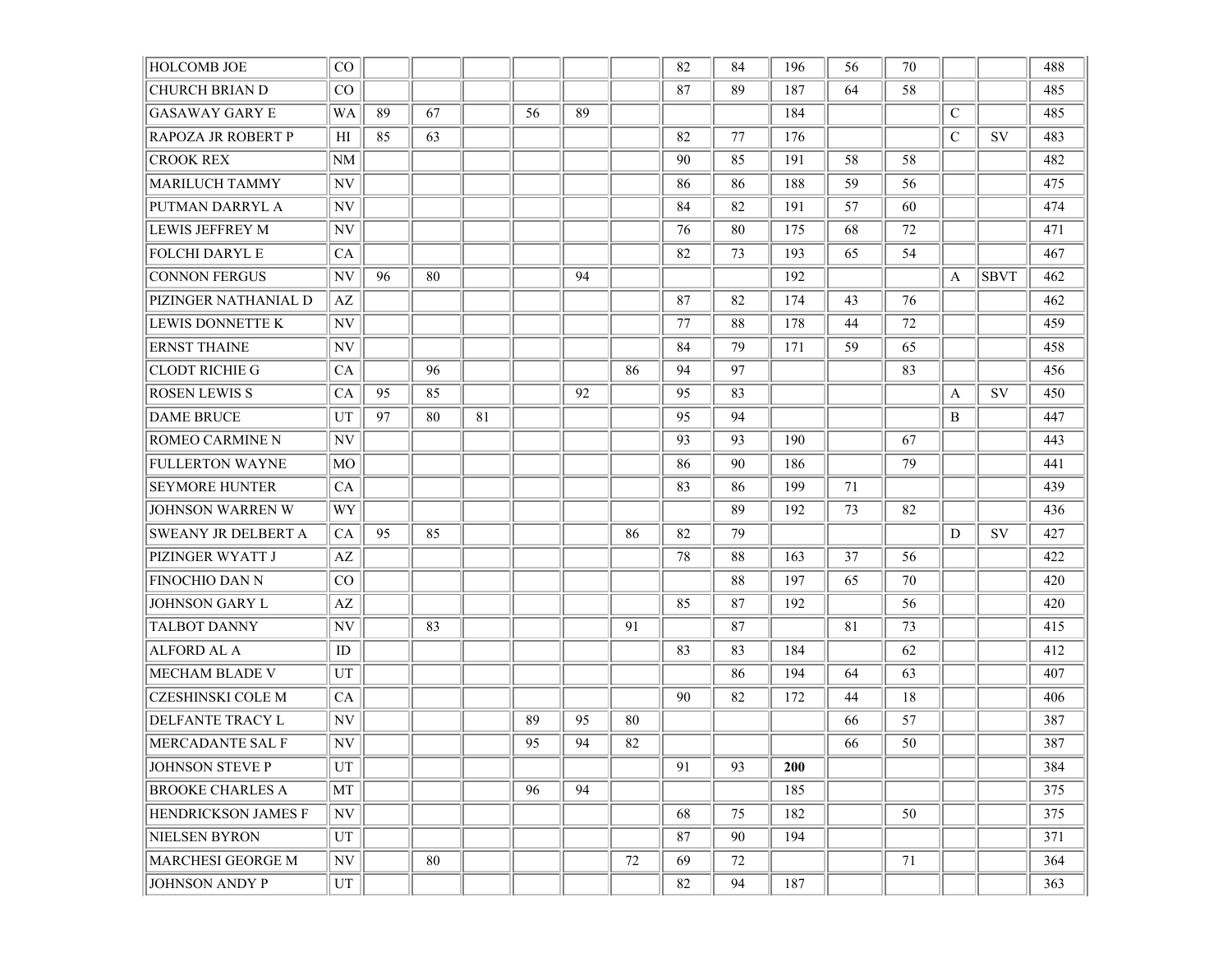| <b>BELL STEPHEN K</b>     | $\mathbf{A}\mathbf{Z}$ |    |    |    |    |    |    | 90 | 86 | 186 |    |    |   |           | 362 |
|---------------------------|------------------------|----|----|----|----|----|----|----|----|-----|----|----|---|-----------|-----|
| <b>LOBO KENNETH R</b>     | $\rm ID$               | 87 |    |    |    |    |    |    | 80 | 189 |    |    | A | SV        | 356 |
| <b>LOVELESS M ALAN</b>    | TN                     |    |    |    |    |    |    | 86 | 86 | 184 |    |    |   |           | 356 |
| TREAT DANIEL R            | CO                     |    |    |    |    |    |    | 86 | 81 | 189 |    |    |   |           | 356 |
| VAN NORMAN DAVID          | CA                     |    |    |    |    |    |    | 85 | 88 | 178 |    |    |   |           | 351 |
| <b>HEITZ TANIE I</b>      | WY                     |    |    |    |    |    |    | 76 | 82 | 191 |    |    |   |           | 349 |
| <b>MILLER RON</b>         | MN                     |    |    |    |    |    |    |    |    | 184 | 72 | 88 |   |           | 344 |
| <b>BUSH KENNETH L</b>     | NV                     |    | 90 | 84 | 79 |    |    | 89 |    |     |    |    |   |           | 342 |
| <b>STODART IAN</b>        | UT                     |    |    |    |    |    |    |    |    | 192 | 74 | 76 |   |           | 342 |
| PHILIPP CLAYTON F         | NV                     |    |    |    |    |    |    |    |    | 198 | 67 | 76 |   |           | 341 |
| <b>DENNIS KYLE A</b>      | AZ                     |    |    |    |    |    |    |    |    | 199 | 83 | 58 |   |           | 340 |
| <b>HARTLEY COLTON</b>     | AZ                     |    |    |    |    |    |    | 78 | 74 | 186 |    |    |   |           | 338 |
| GUDAHL LINDA A            | WY                     |    |    |    |    |    |    |    |    | 193 | 77 | 67 |   |           | 337 |
| <b>STEVENS CHASE</b>      | UT                     |    |    |    |    |    |    |    |    | 186 | 76 | 74 |   |           | 336 |
| <b>LEITGEB ALLEN J</b>    | MT                     |    | 75 |    |    |    | 81 | 92 | 87 |     |    |    |   |           | 335 |
| TERNES ELIZABETH M        | UT                     |    |    |    |    |    |    |    |    | 192 | 69 | 70 |   |           | 331 |
| <b>WRIGHT PAM</b>         | UT                     |    |    |    |    |    |    |    |    | 193 | 77 | 60 |   |           | 330 |
| <b>WEISS ROBERT C</b>     | $\rm NE$               | 92 | 69 |    |    |    |    | 88 | 76 |     |    |    | D | <b>SV</b> | 325 |
| <b>RIDINGER BRIAN D</b>   | NV                     |    | 75 | 82 | 90 |    |    |    |    |     | 75 |    |   |           | 322 |
| LINDLEY CARLA J           | CO                     |    |    |    |    |    |    | 77 | 69 | 174 |    |    |   |           | 320 |
| <b>WILKIN LORIN J</b>     | NV                     |    |    |    |    |    |    |    |    | 174 | 72 | 72 |   |           | 318 |
| <b>KETCHEL JASON</b>      | PA                     | 78 | 63 | 84 |    |    |    |    |    |     | 40 | 51 | D |           | 316 |
| <b>LARKIN THOMAS W</b>    | CA                     |    | 76 |    |    |    | 75 | 84 | 81 |     |    |    |   |           | 316 |
| <b>BURTON BILLY T</b>     | NV                     |    |    |    |    |    |    |    |    | 186 | 58 | 70 |   |           | 314 |
| <b>DILORETO STEPHEN J</b> | PA                     | 81 | 74 |    |    | 88 | 70 |    |    |     |    |    | D |           | 313 |
| <b>RIDGE JAMIE L</b>      | CA                     |    |    |    |    |    |    |    |    | 186 | 69 | 58 |   |           | 313 |
| <b>WILKIN TANNER Q</b>    | NV                     |    |    |    |    |    |    |    |    | 187 | 57 | 69 |   |           | 313 |
| <b>VANESS NOLAN</b>       | WI                     |    |    |    |    | 97 |    |    |    | 199 |    |    |   |           | 296 |
| <b>MLYNARZ ROBERT F</b>   | AZ                     |    |    |    |    |    |    |    | 95 | 195 |    |    |   |           | 290 |
| <b>OTTO MAXWELL</b>       | WI                     |    |    |    |    | 98 |    |    |    | 189 |    |    |   |           | 287 |
| <b>RUBLE TYLER M</b>      | CA                     |    |    |    |    |    |    |    | 67 | 158 |    | 61 |   |           | 286 |
| <b>ANDERSEN MATTHEW</b>   | WI                     |    |    |    |    | 94 |    |    |    | 190 |    |    |   |           | 284 |
| <b>BAKER DAVID LEE</b>    | $\mathbf{A}\mathbf{Z}$ |    |    |    |    |    |    | 89 |    | 194 |    |    |   |           | 283 |
| MAXWELL JOHN F            | AS                     | 98 | 86 |    |    | 96 |    |    |    |     |    |    | B | <b>VT</b> | 280 |
| MLYNARZ KENNETH J         | $\mathbf{A}\mathbf{Z}$ |    |    |    |    |    |    |    | 87 | 192 |    |    |   |           | 279 |
| <b>STUART MIKE G</b>      | UT                     |    |    |    |    |    |    |    |    | 191 |    | 84 |   |           | 275 |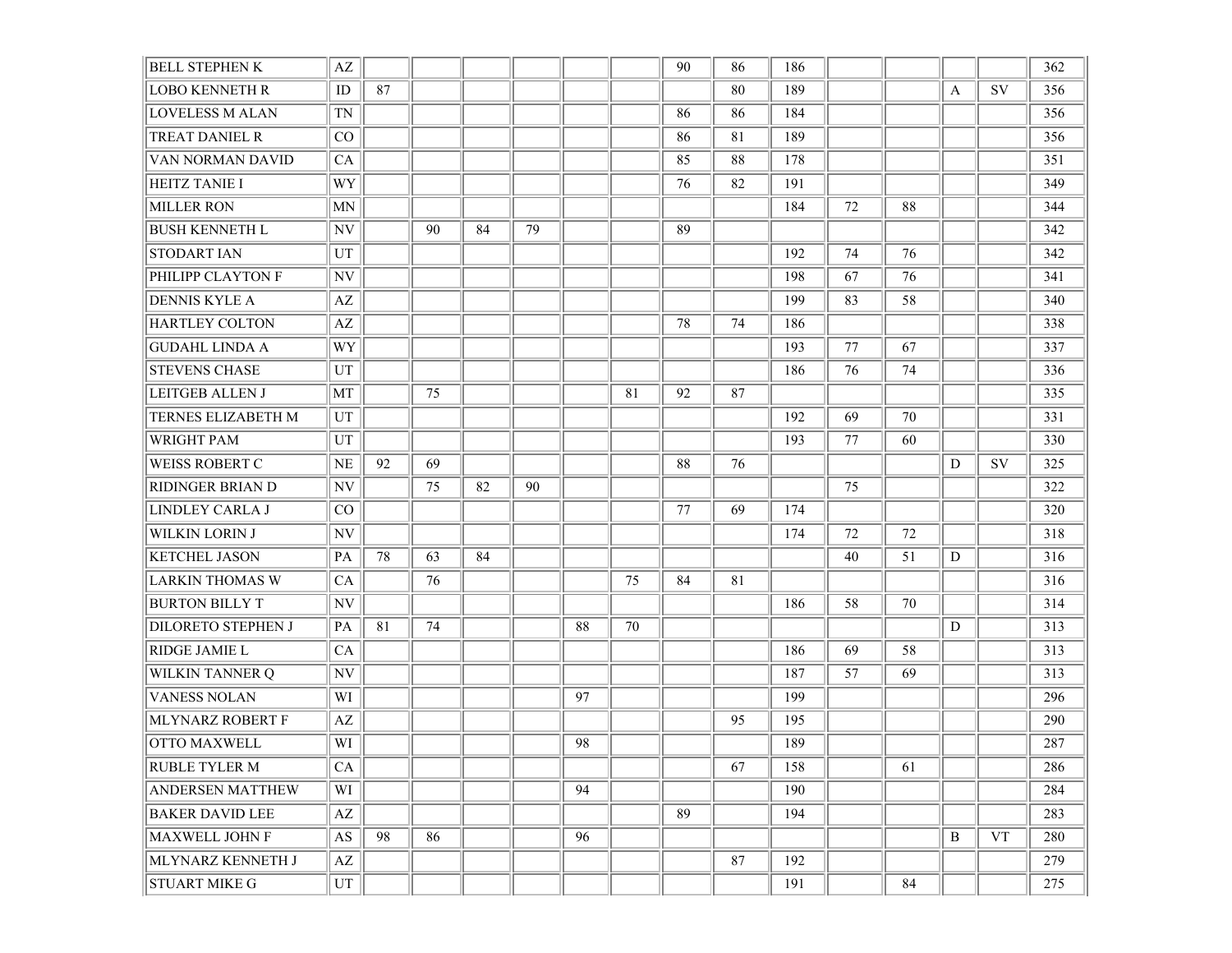| <b>BURTON WILLIAM T</b>     | $\ensuremath{\text{NV}}$ |    |    |    |    |    |    |        | 155 | 50 | 69 |   |      | 274 |
|-----------------------------|--------------------------|----|----|----|----|----|----|--------|-----|----|----|---|------|-----|
| THRELFALL DAN D             | NV                       |    |    |    |    |    |    |        | 184 |    | 75 |   |      | 259 |
| <b>JACKSON TAMMY G</b>      | WV                       |    |    |    |    | 77 | 88 | 90     |     |    |    |   |      | 255 |
| <b>ANDERSON JUSTIN NICH</b> | CA                       |    |    |    |    |    | 92 | 90     |     |    | 68 |   |      | 250 |
| <b>HUDSPETH GREG L</b>      | ME                       | 93 | 86 | 70 |    |    |    |        |     |    |    | D | SV   | 249 |
| <b>STEVENS DON T</b>        | MI                       |    |    |    |    |    |    |        | 174 |    | 75 |   |      | 249 |
| <b>FERGUSON DARIN R</b>     | CA                       | 96 | 69 | 80 |    |    |    |        |     |    |    | B |      | 245 |
| <b>SENEF GLENN W</b>        | NV                       |    | 63 |    |    |    | 88 | 92     |     |    |    |   |      | 243 |
| <b>CARNES VANCE</b>         | $\ensuremath{\text{NV}}$ |    | 82 | 77 |    |    | 82 |        |     |    |    |   |      | 241 |
| <b>BERTRAM LOU</b>          | SD.                      | 92 | 59 |    | 81 |    |    |        |     |    |    | B | SV   | 232 |
| <b>KUEPPER MICHAEL E</b>    | NV                       | 78 | 77 | 70 |    |    |    |        |     |    |    | D |      | 225 |
| <b>ROMEO PATRICK R</b>      | $\ensuremath{\text{NY}}$ |    |    |    |    |    |    |        | 149 |    | 64 |   |      | 213 |
| RUBLE JUSTIN J              | CA                       |    |    |    |    |    |    | 45     | 120 |    | 41 |   |      | 206 |
| <b>LANE VICKIE J</b>        | MI                       | 45 | 71 |    | 50 | 34 |    |        |     |    |    | D | LDII | 200 |
| PIKE ROBERT WILL            | $\mathbf{A}\mathbf{Z}$   |    |    |    |    |    |    |        | 197 |    |    |   |      | 197 |
| <b>CASSARA TYLER AJ</b>     | <b>CA</b>                |    |    |    |    |    |    |        | 195 |    |    |   |      | 195 |
| <b>SCHROER RONALD L</b>     | $\mathbf{A}\mathbf{Z}$   |    |    |    |    |    |    |        | 195 |    |    |   |      | 195 |
| <b>HAMMER ART</b>           | AZ                       |    |    |    |    |    |    |        | 191 |    |    |   |      | 191 |
| <b>ERWIN RUBY A</b>         | CA                       |    |    |    |    |    |    |        | 189 |    |    |   |      | 189 |
| <b>KINGERY ROSEMARIE</b>    | AZ                       |    |    |    |    |    |    |        | 187 |    |    |   |      | 187 |
| <b>GATSCHET JAKE</b>        | $\mathbf{A}\mathbf{Z}$   |    |    |    |    |    |    |        | 186 |    |    |   |      | 186 |
| WILLIAMS MONTE C            | NV                       |    |    |    |    |    |    |        | 186 |    |    |   |      | 186 |
| <b>VOLZ TIGER M</b>         | $\mathbf{A}\mathbf{Z}$   |    |    |    |    |    |    |        | 185 |    |    |   |      | 185 |
| WILLIAMS MARK               | AZ                       |    |    |    |    |    |    |        | 185 |    |    |   |      | 185 |
| <b>HEITZ LANNY J</b>        | <b>WY</b>                | 97 |    |    |    |    | 87 |        |     |    |    | A |      | 184 |
| <b>RUSCH GARY R</b>         | NV                       |    |    |    |    |    | 93 | 90     |     |    |    |   |      | 183 |
| <b>STAHL ROBERT M</b>       | $\ensuremath{\text{NV}}$ |    |    |    | 93 |    | 90 |        |     |    |    |   |      | 183 |
| <b>CHECKEL DONALD E</b>     | AB                       |    |    |    | 95 |    |    | 85     |     |    |    |   |      | 180 |
| <b>SLOAN STEVEN</b>         | $\ensuremath{\text{NV}}$ |    |    |    |    |    |    |        | 180 |    |    |   |      | 180 |
| <b>HURST LANCE W</b>        | NV                       |    |    |    |    |    |    |        | 179 |    |    |   |      | 179 |
| TRINH CHRISTOPHER           | CA                       |    |    |    |    |    |    |        | 179 |    |    |   |      | 179 |
| <b>KENNON LARRY N</b>       | AZ                       |    |    |    |    |    |    |        | 178 |    |    |   |      | 178 |
| <b>IANNACCHINO RILEY</b>    | NV                       |    |    |    |    |    |    |        | 175 |    |    |   |      | 175 |
| <b>TADLOCK JAMES</b>        | NV                       |    |    |    |    |    |    |        | 174 |    |    |   |      | 174 |
| <b>APPLE JOE</b>            | N <sub>V</sub>           |    |    |    |    |    |    |        | 172 |    |    |   |      | 172 |
| MILLER DENNIS GENE          | $\rm NE$                 |    |    |    |    |    | 80 | $87\,$ |     |    |    |   |      | 167 |